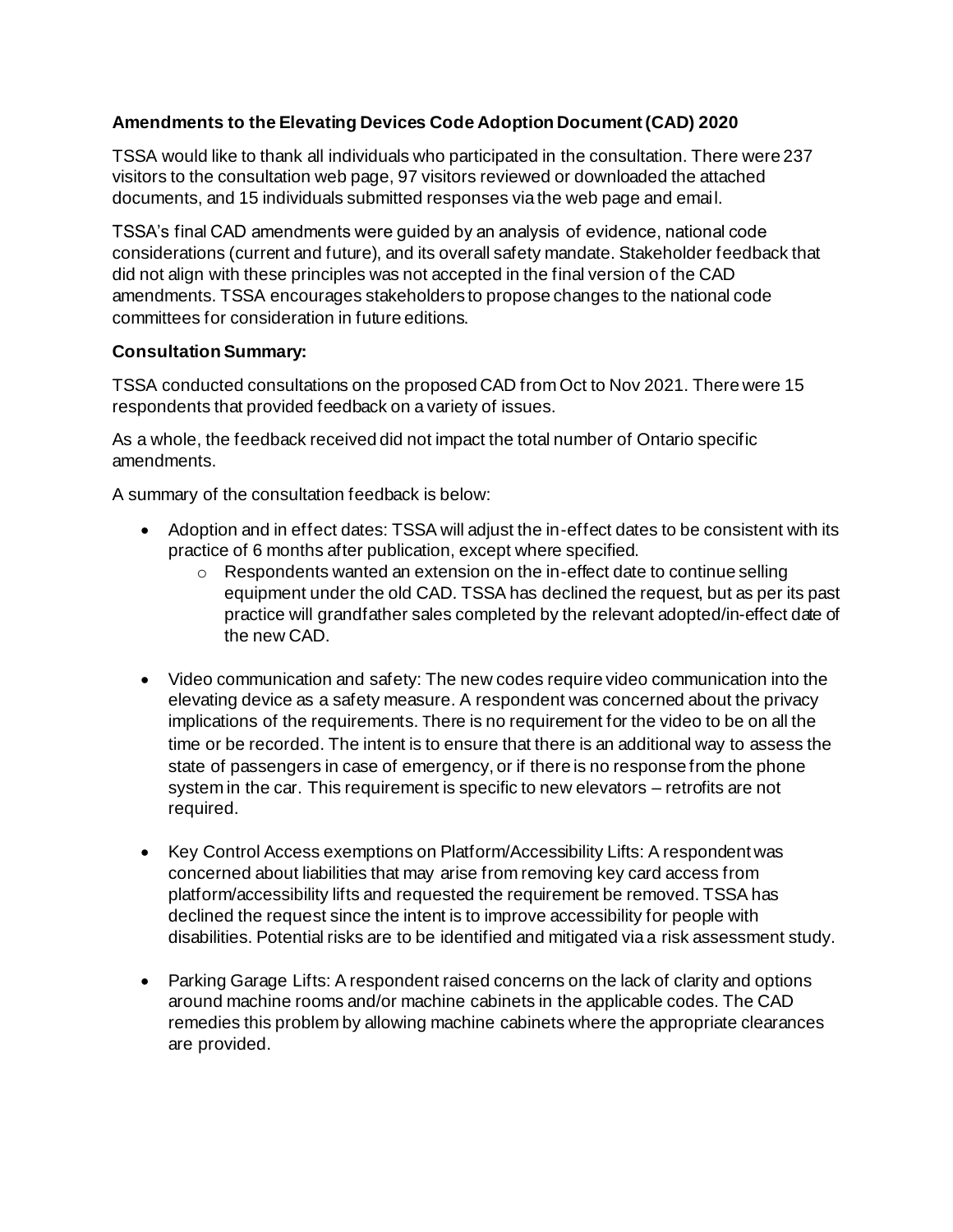• Elevator Apron Clearances: A respondent requested the removal of the 1-inch clearance from the bottom of the hoist because it requires an Ontario specific skirt to be built. TSSA has declined the request considering that the standard depth of the hoist is 5 feet deep and easily meets the existing clearance requirement. This request for an "Ontario specific" design does not address a safety gap.

| <b>CAD</b><br><b>Section</b> | Codes adopted                                                                                                                         | Edition         | Overview of changes                                                                                  |
|------------------------------|---------------------------------------------------------------------------------------------------------------------------------------|-----------------|------------------------------------------------------------------------------------------------------|
|                              | ASME A17.1-2019/CSA B44-19 Safety Code<br>for Elevators and Escalators                                                                | 2019            | Latest version of the code.<br>Net reductions due to new<br>code provisions and burden<br>reduction. |
| Part 3                       | ASME A17.6-2017 Standard for Elevator<br>Suspension, Compensation, and Governor<br>Systems                                            | 2017            |                                                                                                      |
|                              | ASME A17.7-2007/CSA B44.7-07<br>Performance-based safety code for<br>elevators and escalators                                         | 2007            |                                                                                                      |
| Part 4                       | CSA B311-02 (R2018) Safety Code for<br>Manlifts                                                                                       | 2002<br>(R2018) |                                                                                                      |
| Part 5                       | CSA Z98-19, Passenger ropeways and<br>passenger conveyors                                                                             | 2019            | 1 material change and some<br>minor editorial and formatting<br>changes.                             |
|                              | CSA Z185-M87(R2001), Safety Code for<br><b>Personnel Hoists</b>                                                                       | 1987<br>(R2001) |                                                                                                      |
|                              | ANSI/ASSE A10.22 - 2007 Safety<br>Requirements for Rope-guided and Non-<br>guided Workers' Hoist                                      | 2007            |                                                                                                      |
| Part 6                       | CSA Z256-M87(R2006), Safety Code<br>for Material Hoists                                                                               | 1987<br>(R2006) |                                                                                                      |
|                              | CSA B354.12-17 Design, calculations,<br>safety requirements, and test methods for<br>mast climbing transport platforms<br>$(MCTPs)**$ | 2017            |                                                                                                      |
|                              | CSA B354.13-17/B354.14-17 Safe use and<br>best practices for mast climbing transport                                                  | 2017            |                                                                                                      |

# **Code Adoption Summary**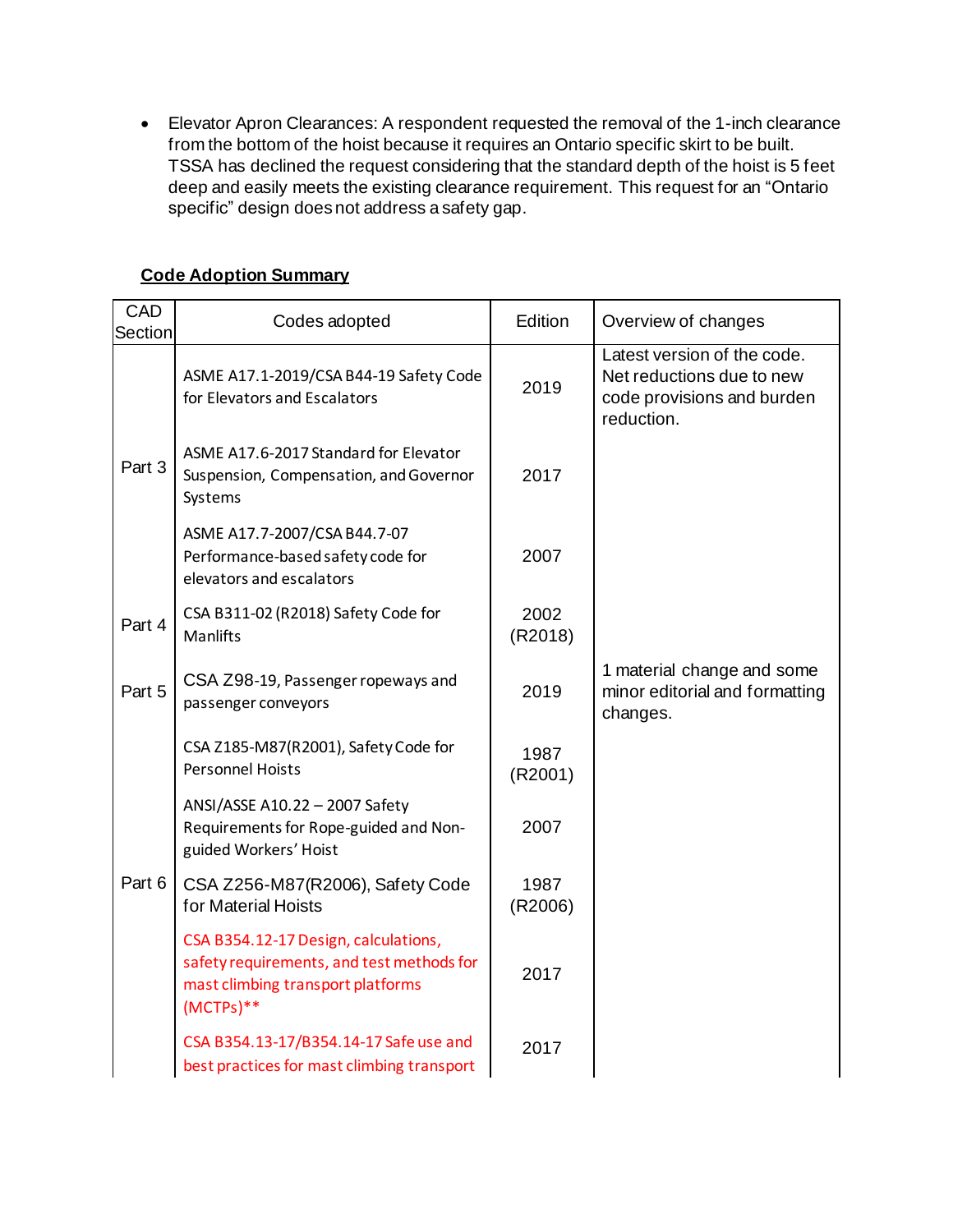|        | platforms (MCTPs) / Training for mast<br>climbing transport platforms (MCTPs)**.                                                                                                                                       |                 |
|--------|------------------------------------------------------------------------------------------------------------------------------------------------------------------------------------------------------------------------|-----------------|
| Part 7 | CSA B355:19 Platform lifts and stair lifts<br>for barrier-free access                                                                                                                                                  | 2019            |
| Part 8 | ASME A17.8-2016 / CSA B44.8-16,<br>Standard for wind turbine tower elevators                                                                                                                                           | 2016            |
| Part 9 | BS EN 14010:2003+A1:2009 Safety of<br>machinery - Equipment for power driven<br>parking of motor Vehicles - Safety and<br><b>EMC</b> requirements for design,<br>manufacturing, erection and<br>commissioning stages** | $2003+$<br>2009 |

\*\* These are new codes being adopted. Although they were included in the consultation document, they were not highlighted at the time as being new.

# **Ontario Specific Amendments\* Summary**

.

| CAD          | <b>Existing Ontario Specific</b><br>amendments | New Ontario specific<br>amendments? |
|--------------|------------------------------------------------|-------------------------------------|
| 2013 Version | 76                                             | Yes. Sections:                      |
| 2022 Version | 52                                             | $\bullet$ 7.13                      |
| Net change   | - 24                                           |                                     |

\*An Ontario specific amendment is defined as any addition or deletion of rules and/or requirements from the national codes that are unique to Ontario.

**Added** (\*Sections here refer to sections of the 2020 version of the Elevating Devices CAD)

• Clause 7.13: This clause now removes the obligation of owners to provide a supplementary report for accessibility devices. It now has a requirement to conduct a risk analysis which would allow owners to remove key-access restrictions.

**Removed** (\*Sections here refer to sections of the 2013 version of the Elevating Devices CAD)

• The program area has removed a number of sections in the CAD due to a variety of reasons, including burden reduction and new Code requirements that make CAD changes redundant. One deletion removes "winding drum" devices as allowable technology in Ontario. The deletions are listed below.

| <b>Section</b>                    | <b>Removed elements</b> |
|-----------------------------------|-------------------------|
| 3.1.1 – Applied standards & Codes | c9, c10, c12, c13       |
| 5.6 – Safety considerations       | 5.6.3                   |
| $6.12 - Up$ overspeed protection  | 6.12                    |